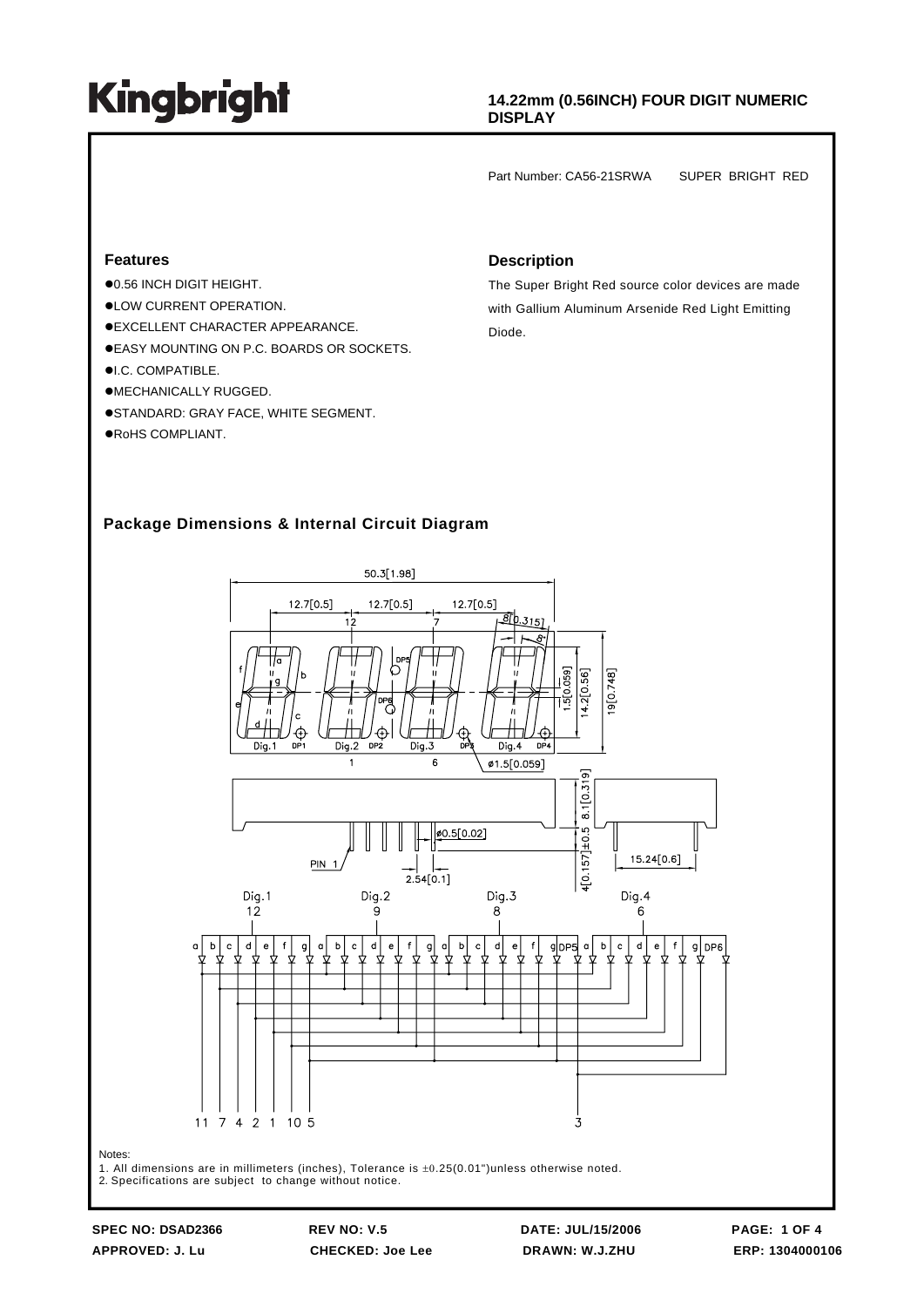### **Selection Guide**

| Part No.    | <b>Dice</b>               | Lens Type      | Iv (ucd) [1]<br>@ 10mA |       | <b>Description</b> |  |
|-------------|---------------------------|----------------|------------------------|-------|--------------------|--|
|             |                           |                | Min.                   | Typ.  |                    |  |
| CA56-21SRWA | SUPER BRIGHT RED (GaAIAs) | WHITE DIFFUSED | 4700                   | 24000 | Common Anode       |  |

Notes:

1.Luminous Intensity / Luminous Flux: +/-15%.

### **Electrical / Optical Characteristics at TA=25°C**

| Symbol               | <b>Parameter</b>         | <b>Device</b>    | Typ. | Max. | <b>Units</b> | <b>Test Conditions</b> |
|----------------------|--------------------------|------------------|------|------|--------------|------------------------|
| $λ$ peak             | Peak Wavelength          | Super Bright Red | 660  |      | nm           | $IF = 20mA$            |
| $\lambda$ D $[1]$    | Dominant Wavelength      | Super Bright Red | 640  |      | nm           | $IF=20mA$              |
| $\lambda\lambda$ 1/2 | Spectral Line Half-width | Super Bright Red | 20   |      | nm           | $I = 20mA$             |
| C                    | Capacitance              | Super Bright Red | 45   |      | рF           | $VF=0V$ ; f=1MHz       |
| VF[2]                | <b>Forward Voltage</b>   | Super Bright Red | 1.85 | 2.5  | V            | $IF=20mA$              |
| <b>IR</b>            | <b>Reverse Current</b>   | Super Bright Red |      | 10   | uA           | $V_R = 5V$             |

Notes:

1. Wavelength: +/-1nm.

2. Forward Voltage: +/-0.1V.

### **Absolute Maximum Ratings at TA=25°C**

| <b>Parameter</b>                | <b>Super Bright Red</b>            | <b>Units</b> |
|---------------------------------|------------------------------------|--------------|
| Power dissipation               | 100                                | mW           |
| DC Forward Current              | 30                                 | mA           |
| Peak Forward Current [1]        | 155                                | mA           |
| Reverse Voltage                 | 5                                  | v            |
| Operating / Storage Temperature | $-40^{\circ}$ C To $+85^{\circ}$ C |              |
| Lead Solder Temperature [2]     | 260°C For 5 Seconds                |              |

Notes:

1. 1/10 Duty Cycle, 0.1ms Pulse Width.

2. 2mm below package base.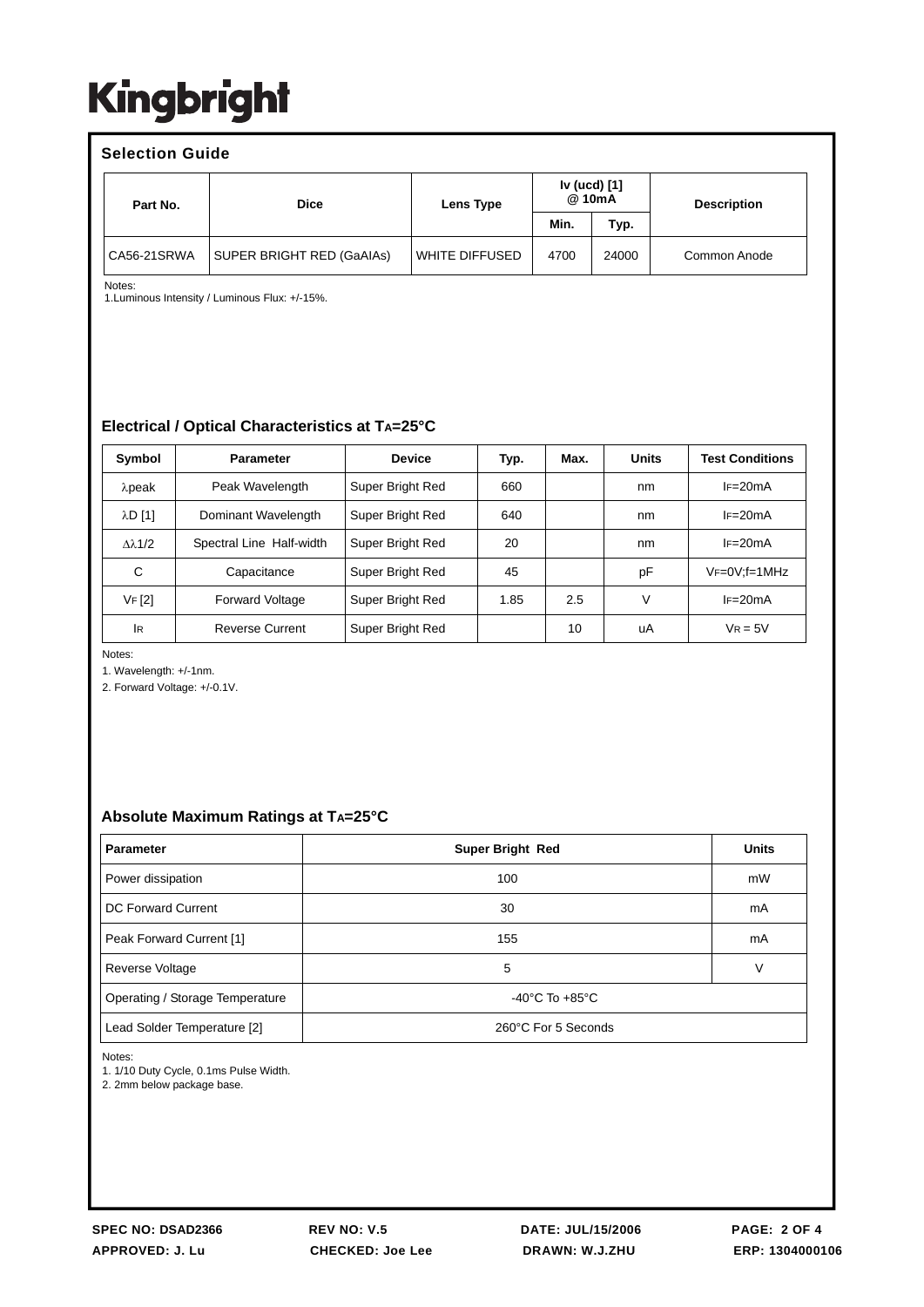